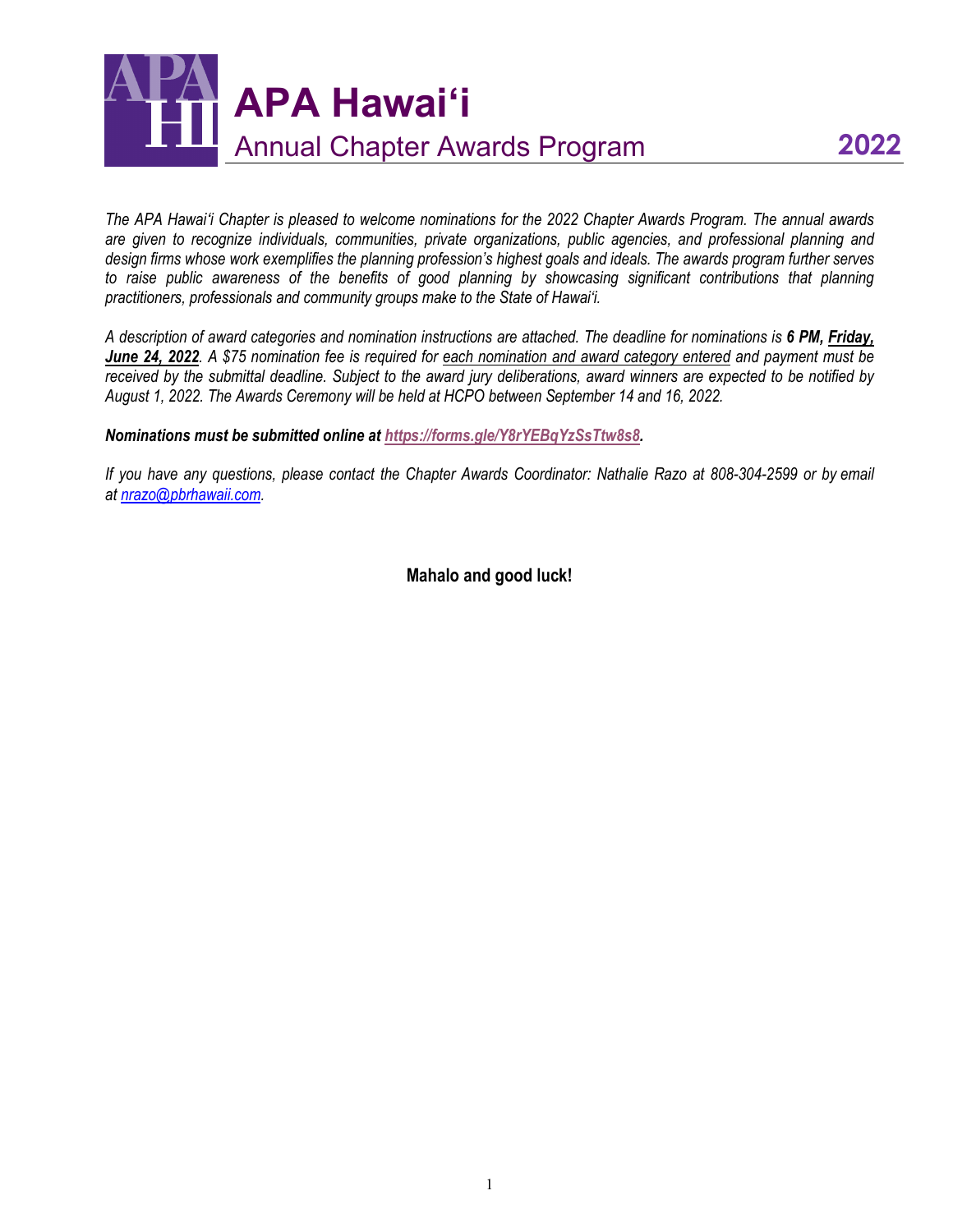

#### AWARD CATEGORIES

| <b>Best Practice</b>                           | Recognizes a specific planning tool, practice, program, project, or process. This<br>category emphasizes results and demonstrates how innovative and state-of-the-art<br>planning methods and practices help to create communities of lasting value.                                                                                                                                    |
|------------------------------------------------|-----------------------------------------------------------------------------------------------------------------------------------------------------------------------------------------------------------------------------------------------------------------------------------------------------------------------------------------------------------------------------------------|
| <b>Community-Based Planning</b>                | Recognizes a citizen-based and/or initiated planning effort that establishes and<br>enhances a sense of awareness of a community's character, values, and aspirations.                                                                                                                                                                                                                  |
| <b>Economic Development</b><br><b>Planning</b> | Recognizes efforts to transform economies and stimulate economic development in<br>communities of all sizes.                                                                                                                                                                                                                                                                            |
| <b>Environmental Planning</b>                  | Recognizes planning work done to nurture, perpetuate, or enhance Hawai'i's natural<br>environment, such as terrestrial or marine or native ecosystems                                                                                                                                                                                                                                   |
| <b>Cultural/Historic Preservation</b>          | Recognizes project, initiative, or endeavor that: facilitates the perpetuation and<br>enhancement of public knowledge of Hawai'i's cultural heritage and history; and/or is<br>at least 50 years old, historically significant to Hawai'i and has influence in helping<br>create communities or other places of lasting value                                                           |
| <b>Outstanding Planning</b>                    | Recognizes a project, process, or program that exemplifies excellence in planning                                                                                                                                                                                                                                                                                                       |
| <b>Transportation Planning</b>                 | Recognizes efforts to increase transportation choices for all populations, reducing<br>dependence on private automobiles and helping to ease congestion and reducing<br>climate change impacts.                                                                                                                                                                                         |
| <b>Urban Design</b>                            | Recognizes a project that creates a sense of place, whether a street, public space,<br>neighborhood, or campus effort.                                                                                                                                                                                                                                                                  |
| <b>Student Project</b>                         | Recognizes a student or group of students in an accredited planning program for an<br>outstanding class project.                                                                                                                                                                                                                                                                        |
| Implementation                                 | Recognizing an effort that demonstrates a significant achievement for an area-a<br>single community or a region-in accomplishing positive changes as a result of<br>planning. This award emphasizes long-term, measurable results. Nominated efforts<br>should have been in continuous effect for a minimum of three years, not including the<br>time for plan preparation and approval |
| <b>Public Agency</b>                           | This award honors the work of a public sector planning agency that has continually<br>produced a program of exceptional work that has elevated awareness about<br>planning.                                                                                                                                                                                                             |
| <b>Public Education &amp; Outreach</b>         | Recognizes an individual, project, or program that has informed or educated the<br>public or segment of the public about the benefits of planning and/or how planning<br>works. The award celebrates how planning improves a community's quality of life.                                                                                                                               |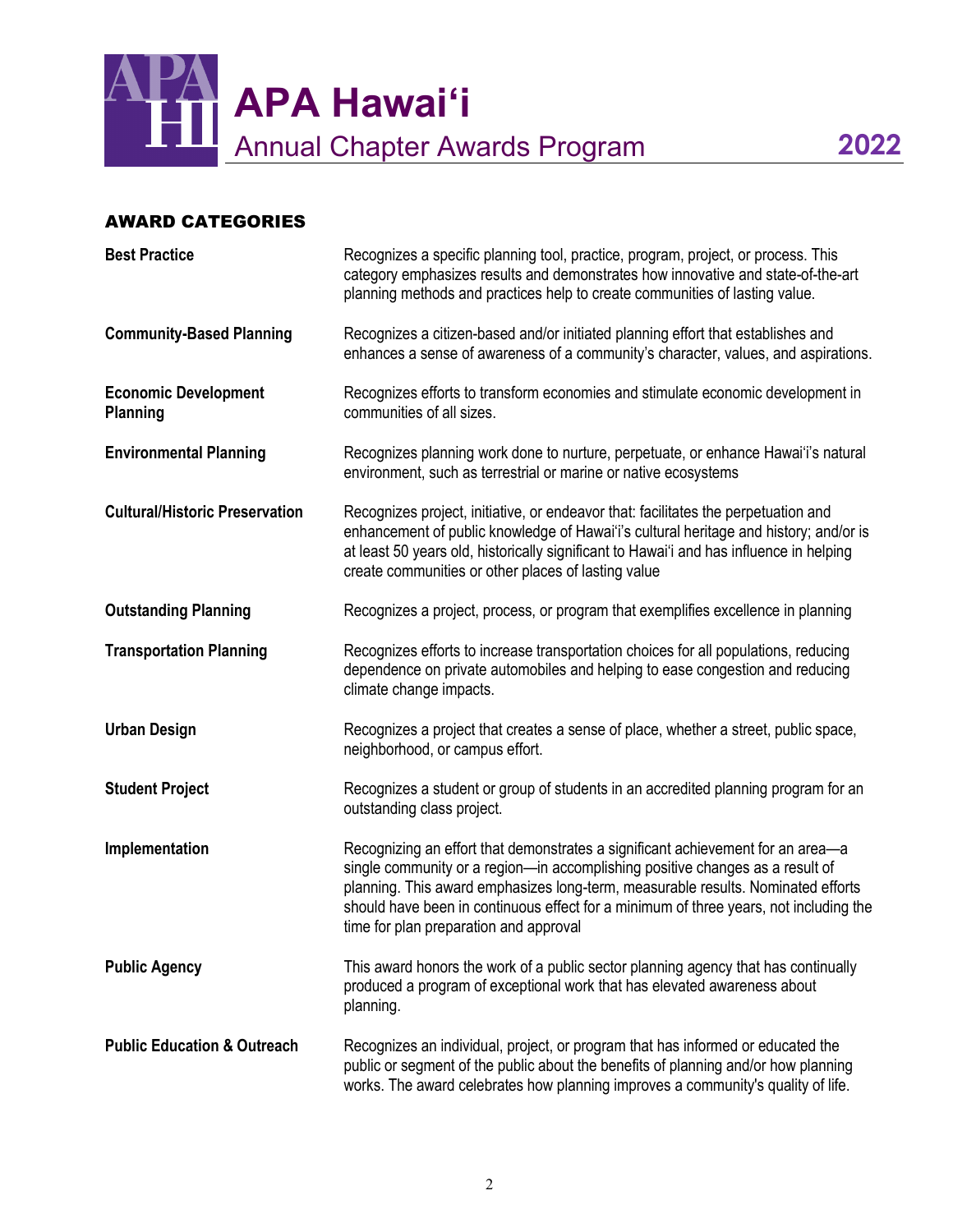

#### NOMINATION INSTRUCTIONS

#### **Instructions**

- 1. Submit a separate nomination form online for each nomination. Projects may be nominated for more than one category.
- 2. Nominees must either reside or practice in Hawaiʻi (projects or primary contributor(s) must be located in Hawaiʻi). Both Hawaiʻi Chapter members and the public are invited to submit nominations (nominator must also be identified).
- 3. **All nominations must be submitted online at<https://forms.gle/Y8rYEBqYzSsTtw8s8>**

Online nominations require the following:

- $\circ$  Complete online nomination form
	- **Nominee Information**
	- **Nominator Information**
	- **-** Award Category
	- Narrative explaining why the nominee is worthy of an award and how the nominee fulfills the evaluation criteria.
- $\circ$  Upload one-page abstract or summary of the plan, study, project, or individual you are nominating. The summary may contain brief excerpts from the principal document to emphasize major points. Maximum file size of 10 MB.
- $\circ$  Upload one item of supporting material (e.g., plan documents or graphics) in PDF format. Maximum file size of 100 MB. Videos, presentations, letters of recommendation are not accepted.
- 4. A \$75 nomination fee\* for each nomination and category entered. Payment is accepted using one of the following methods:
	- o Credit card payment via Eventbrite [https://www.eventbrite.com/e/apa-hawaii-chapter-awards-program-](https://www.eventbrite.com/e/apa-hawaii-chapter-awards-program-2022-nominations-tickets-334191605087)[2022-nominations-tickets-334191605087](https://www.eventbrite.com/e/apa-hawaii-chapter-awards-program-2022-nominations-tickets-334191605087)
	- o Check made payable to "APA Hawaiʻi Chapter". Mailed or delivered to Nathalie Razo, c/o PBR Hawai'i, 1001 Bishop Street, Suite 650, Honolulu, HI 96813.

*\*This year, a fee waiver may be applicable for student projects and projects fully undertaken by a Hawai'i state or county government agency, without private consultant assistance.*

- 5. Online nominations and nomination fees must be received **by 6 PM on Friday, June 24, 2022**. No exceptions.
- 6. APA Hawai'i will coordinate with Award Recipients to prepare an exhibit board illustrating award winning projects for display at the awards program. Award winners will also receive framed award certificates and be publicly recognized at the Awards Ceremony, to be held during HCPO between September 14 and 16, 2022.

**If you have any questions, please contact the Chapter Awards coordinator: Nathalie Razo, 808-304-2599 or [nrazo@pbrhawaii.com](mailto:nrazo@pbrhawaii.com)**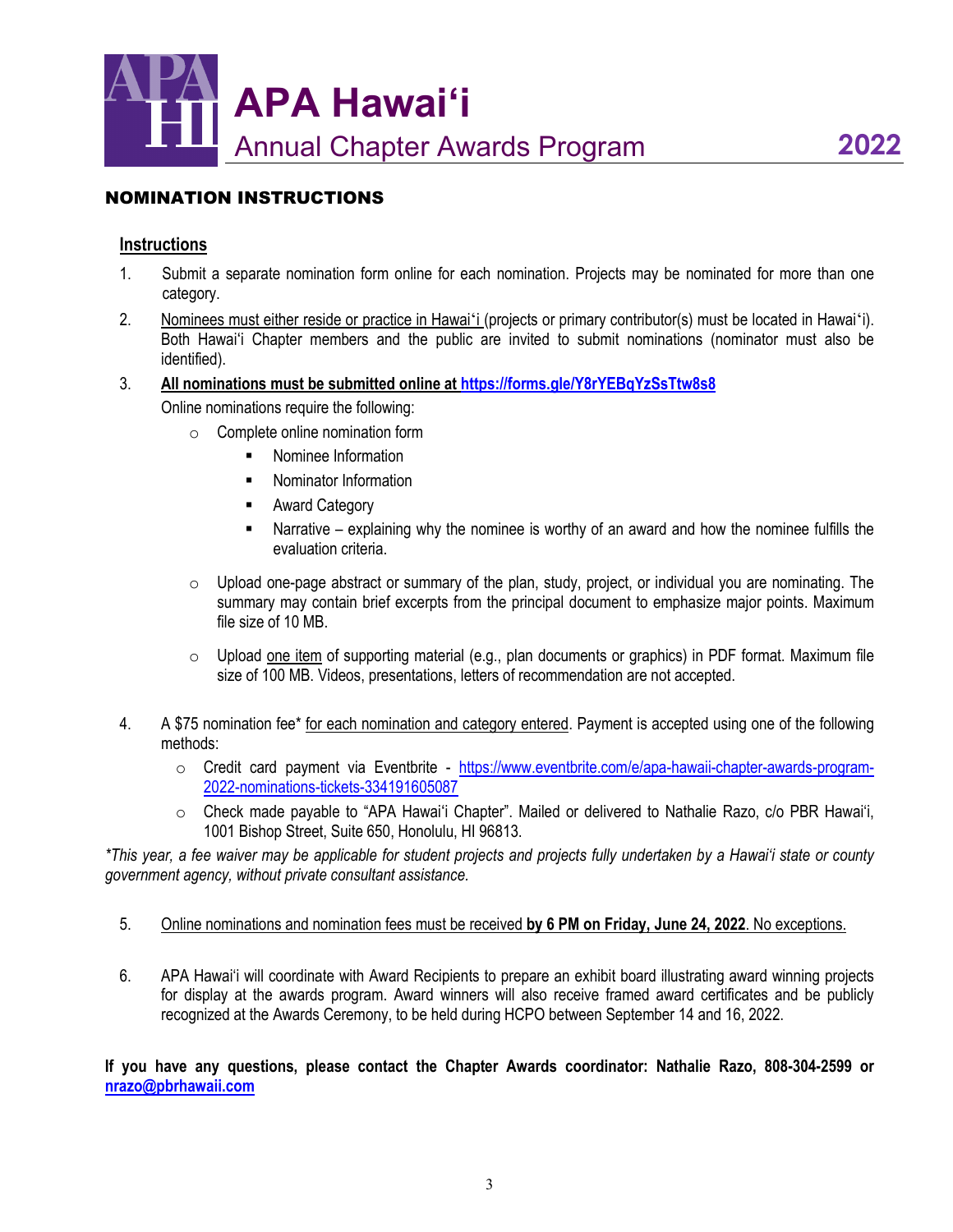

#### EVALUATION CRITERIA

The following general criteria will be used to evaluate each project or individual nominated. Special evaluation criteria for the **Best Practice**, **Transportation, Urban Design, Implementation, and Public Agency** awards are found on pages 5-8. All others should use the following criteria:

| <b>Innovation</b>        | Originality of concept or appreciable refinement of existing techniques or<br>procedures. How does the nominated effort present a visionary approach or<br>innovative concept within the context of the jurisdiction's situation? To what extent<br>has the initiative been used to address the need identified in the nomination? How<br>has the use of the planning process in this context expanded upon accepted<br>planning principles? |
|--------------------------|----------------------------------------------------------------------------------------------------------------------------------------------------------------------------------------------------------------------------------------------------------------------------------------------------------------------------------------------------------------------------------------------------------------------------------------------|
| <b>Transferability</b>   | Potential application in other areas or to other projects. How does the nominated<br>effort provide a potential application to others? To what extent would broader<br>application of this effort's components and methodology further the cause of good<br>planning?                                                                                                                                                                        |
| Quality                  | Excellence of thought, analysis, writing, graphics, and character of presentation. To<br>what extent does the nominated effort show excellence of thought, analysis, writing,<br>graphics and the application of ethical planning principles? How were available<br>resources used in well-conceived and appropriate format?                                                                                                                 |
| Implementation           | Plans were carried out successfully or they show promise of being implemented.<br>How has the submission addressed the need or problem that prompted its initiation?<br>How have these results made a difference in the lives of the people affected? How<br>effective is it in short, medium, and long terms?                                                                                                                               |
| <b>Comprehensiveness</b> | Planning principles were observed, especially their effects on other public<br>objectives. How have planning principles been observed, especially in consideration<br>of the nominated efforts effects on other public objectives? To what extent does the<br>effort include elements important to the local community?                                                                                                                      |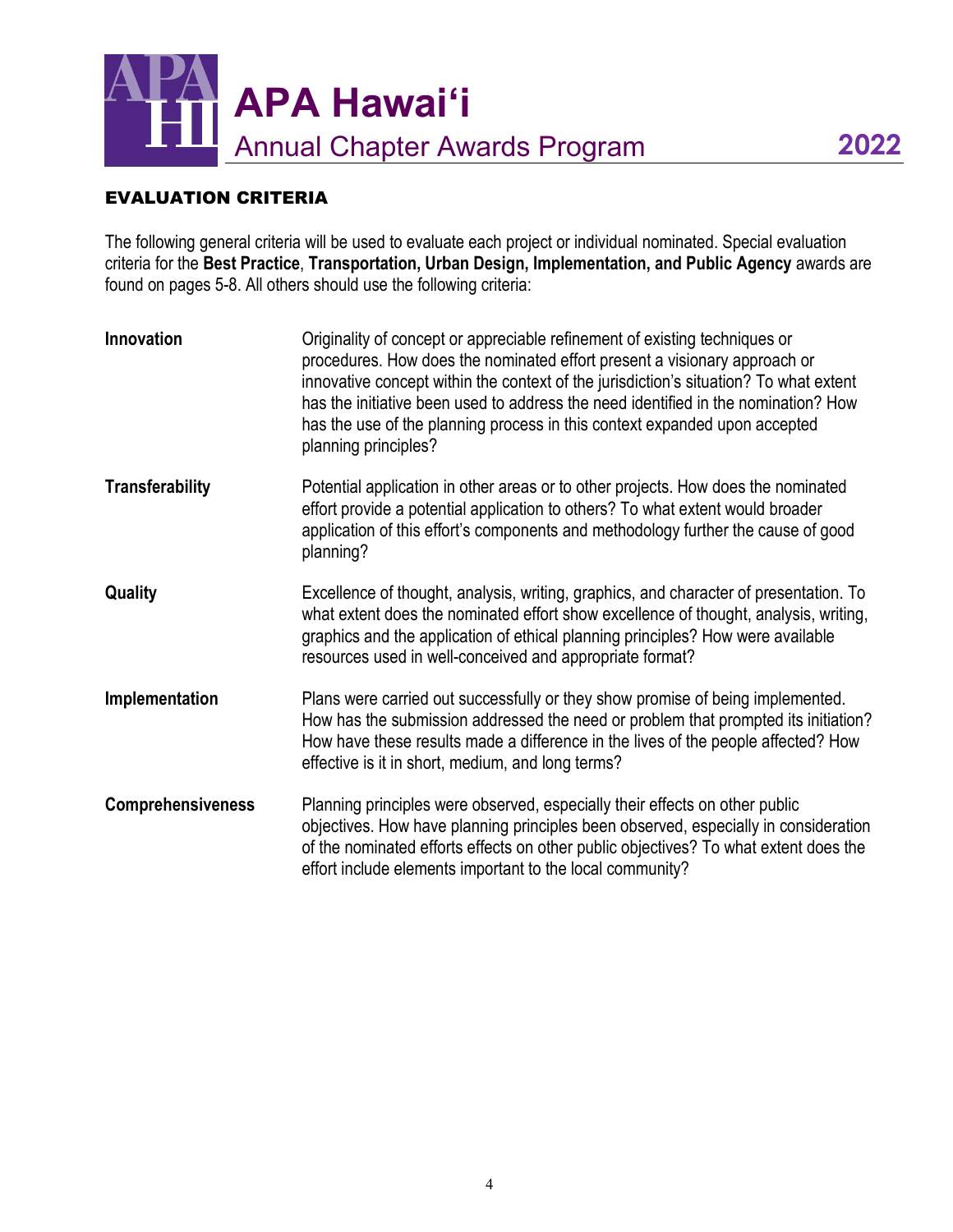

## EVALUATION CRITERIA – BEST PRACTICE

| <b>Originality and Innovation</b>            | Document how your entry presents a visionary approach or innovative<br>concept to address specific needs. Specify how planning principles have<br>been observed, especially in consideration of your entry's effects on other<br>public objectives.                                                                                                                                                                                   |
|----------------------------------------------|---------------------------------------------------------------------------------------------------------------------------------------------------------------------------------------------------------------------------------------------------------------------------------------------------------------------------------------------------------------------------------------------------------------------------------------|
| Implementation and<br><b>Transferability</b> | Address what steps have been taken to build momentum and public support<br>for your entry. Illustrate how your entry has potential application for others<br>and how use of your entry's components and methodology would further the<br>cause of good planning.                                                                                                                                                                      |
| <b>Participation</b>                         | Explain how various public interests were involved and the extent of that<br>involvement, including those who historically have been left out of the<br>planning process. Show how your entry obtained public and private support.<br>Clarify the role, significance, and participation of planners. Demonstrate the<br>connection between the effort's success and increased awareness in the<br>community of planners and planning. |
| <b>Effectiveness and Results</b>             | State how your entry addressed the need or problem that prompted its<br>initiation. Be explicit about how the results have made a difference in the<br>lives of the people affected. Convey the level of effectiveness your entry can<br>have over time.                                                                                                                                                                              |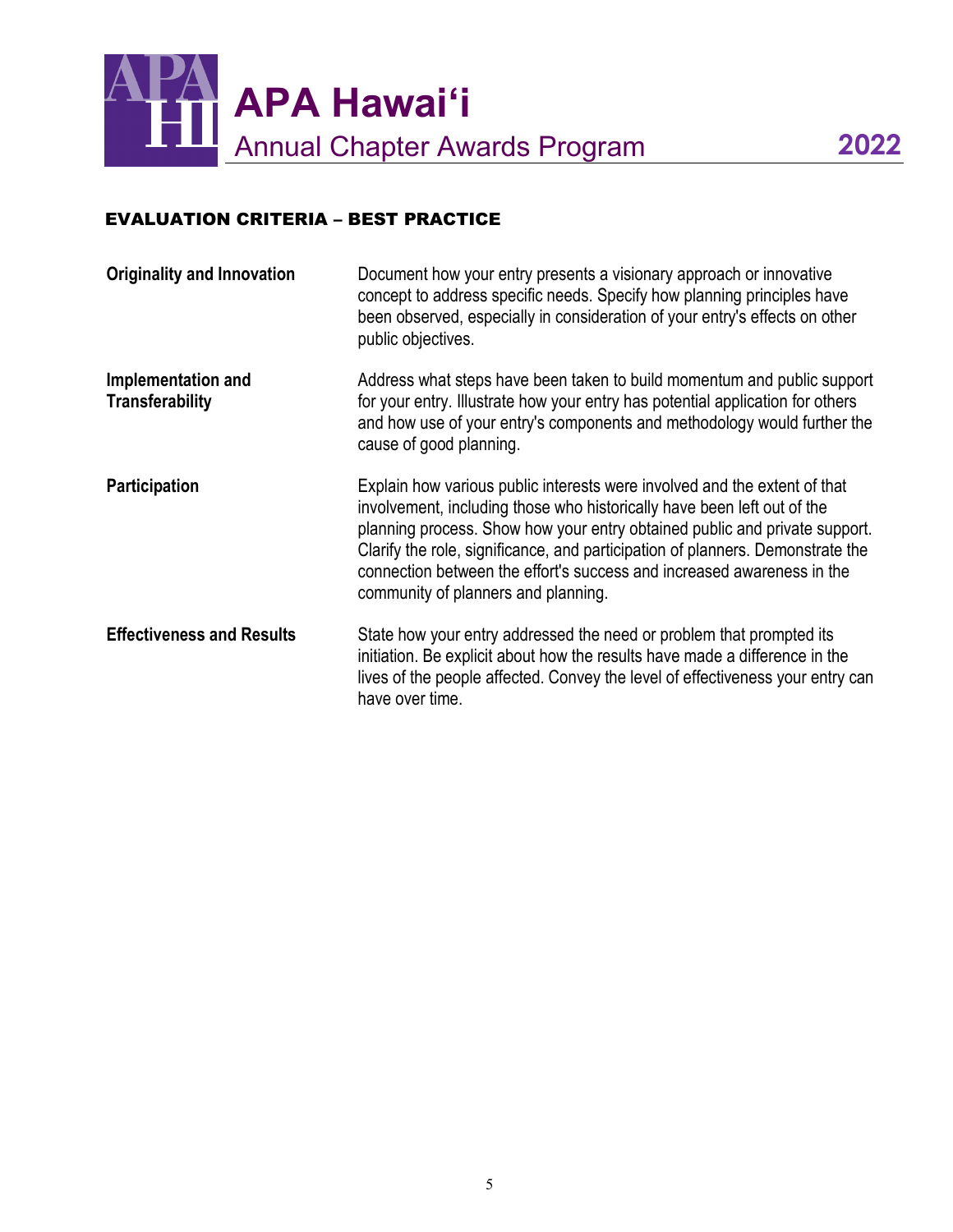

### EVALUATION CRITERIA – TRANSPORTATION PLANNING

| <b>Planning and innovation</b>                 | Describe the critical transportation elements that are addressed by your<br>entry in terms of lessening or mitigating adverse impacts from development<br>and everyday living. Illustrate how the role or planning or planners were<br>involved in the development process of your entry.                                                                                                                   |
|------------------------------------------------|-------------------------------------------------------------------------------------------------------------------------------------------------------------------------------------------------------------------------------------------------------------------------------------------------------------------------------------------------------------------------------------------------------------|
| <b>Plan compatibility</b>                      | Demonstrate how your entry integrates transportation planning into<br>community planning. Describe how your entry connects to both environment<br>and the economy.                                                                                                                                                                                                                                          |
| <b>Citizen participation and</b><br>engagement | Demonstrate how your entry integrates transportation planning into<br>community planning. Describe how your entry connects to both environment<br>and the economy.                                                                                                                                                                                                                                          |
| <b>Effectiveness and results</b>               | State how your entry addressed the need or problem that prompted its<br>initiation. Be explicit about how the results have made a difference in the<br>lives of people affected and benefits the overall community.                                                                                                                                                                                         |
| <b>Collaboration and partnerships</b>          | What strategic partnerships or alliances were developed to help meet the<br>goals and objectives of the nominated effort? What formal and informal<br>steps were taken to engage community leaders and local officials so as to<br>gain broad public support for the plan and its implementation? How have<br>partnerships changed the working dynamic and expanded the support for<br>planning in general? |
| <b>Transferability</b>                         | Describe how the nomination's efforts can be adopted and implemented by<br>other jurisdictions.                                                                                                                                                                                                                                                                                                             |
| <b>Measurability</b>                           | How is success measured and determined? Describe the metrics or<br>evaluation methods being used to gauge success and measure<br>improvements?                                                                                                                                                                                                                                                              |
| Social and economic concerns                   | How does the nominated effort address not only a community's physical<br>realm, but also its social and economic concerns and issues? How have<br>efforts to improve a community's quality of life been integrated into older<br>neighborhoods and brownfields?                                                                                                                                             |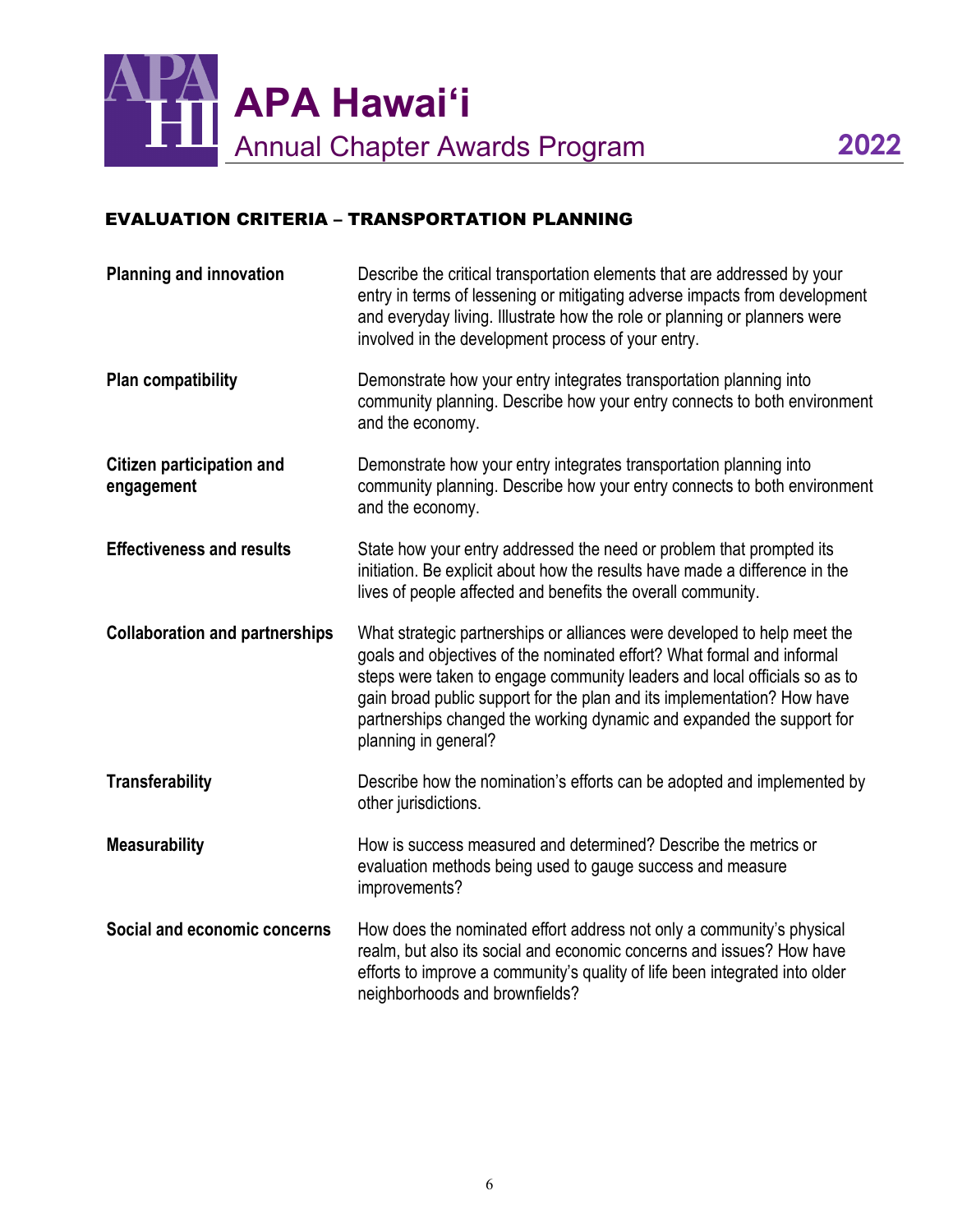

# EVALUATION CRITERIA – URBAN DESIGN

| <b>Originality and innovation</b>     | Document how your entry presents a visionary approach or innovative<br>concept to address needs. Explain how the use of the planning process in<br>this context broadened accepted planning principles within the context of<br>the situation.                                                                                                                                                                                     |
|---------------------------------------|------------------------------------------------------------------------------------------------------------------------------------------------------------------------------------------------------------------------------------------------------------------------------------------------------------------------------------------------------------------------------------------------------------------------------------|
| <b>Compatibility</b>                  | Demonstrate how your entry integrates and supports the overall planning<br>goals of the neighborhood or community.                                                                                                                                                                                                                                                                                                                 |
| <b>Effectiveness and results</b>      | Describe how your entry has made a difference in the lives of the people<br>affected. Convey the level of effectiveness your entry can have over time.                                                                                                                                                                                                                                                                             |
| <b>Engagement</b>                     | Explain how various public interests were involved and the extent of that<br>involvement. Describe the level of collaboration between leadership and<br>competing interests. Explain how those affected were brought into the<br>planning process for this initiative.                                                                                                                                                             |
| <b>Citizen participation</b>          | What was done to ensure the widest variety of resident and stakeholder<br>participation in the plan and planning process? What steps were taken to<br>inform affected residents and ensure collaboration with decision makers,<br>property owners, and business leaders during the planning process? What<br>efforts were made to engage underrepresented populations such as<br>minorities or moderate- and low-income residents? |
| <b>Collaboration and partnerships</b> | What strategic partnerships or alliances were developed to help meet the<br>goals and objectives of the nominated effort? What formal and informal<br>steps were taken to engage community leaders, emergency managers, and<br>local officials so as to gain broad public support for the plan and its<br>implementation? How have partnerships changed the working dynamic and<br>expanded the support for planning in general?   |
| <b>Transferability</b>                | Describe how the nomination's efforts can be adopted and implemented by<br>other jurisdictions.                                                                                                                                                                                                                                                                                                                                    |
| <b>Measurability</b>                  | How is success measured and determined? Describe the metrics or<br>evaluation methods being used to gauge success and measure<br>improvements.                                                                                                                                                                                                                                                                                     |
| Social and economic concerns          | How does the nominated effort address not only the physical impacts of<br>design, but also the social and economic impacts upon a community that<br>result from changes in urban form?                                                                                                                                                                                                                                             |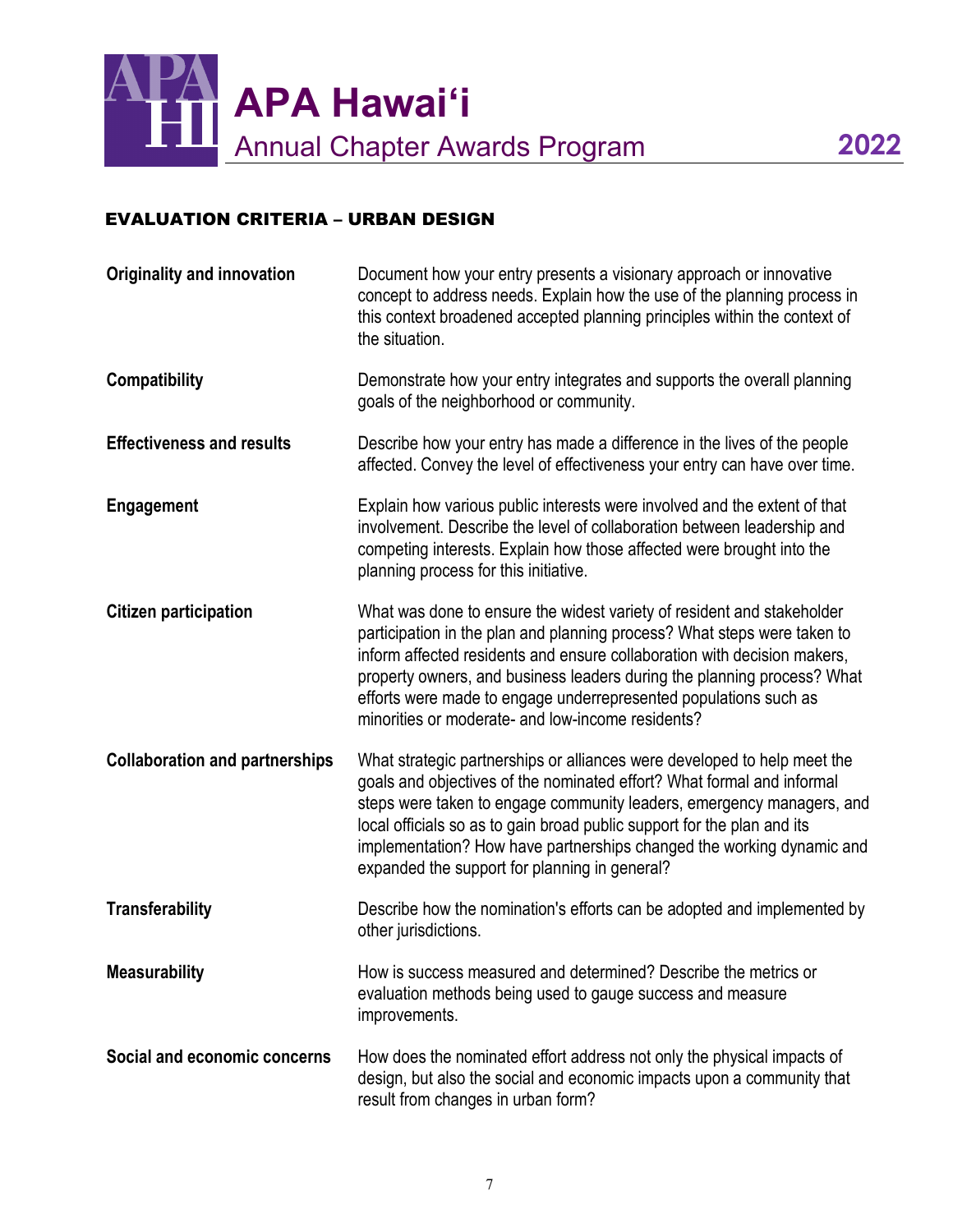

# EVALUATION CRITERIA – IMPLEMENTATION

| <b>Originality and Innovation</b> | Document how your entry presents a visionary approach or innovative<br>concept to address needs. Explain how the use of the planning process in<br>this context broadened accepted planning principles within the context of<br>the situation.                                                                                                         |
|-----------------------------------|--------------------------------------------------------------------------------------------------------------------------------------------------------------------------------------------------------------------------------------------------------------------------------------------------------------------------------------------------------|
| <b>Effectiveness</b>              | Indicate the level of consistency of this implementation effort since its start.<br>State how your entry addressed the need or problem that prompted its<br>initiation. Be explicit about how the results have made a difference in the<br>lives of the people affected. Convey the level of effectiveness your entry can<br>have over time.           |
| <b>Overcoming challenges</b>      | Address what steps have been taken to build momentum and public support<br>for your entry. Detail any changes, derailments, or improvements<br>throughout the implementation phase. Identify funding challenges or<br>support for this effort. Report any political changes that might affect, for<br>better or worse, the effort's long-term funding. |
| <b>Participation</b>              | Explain how various public interests were involved and the extent of that<br>involvement. Describe how your entry obtained public and private support.<br>Clarify the role, significance, and participation of planners                                                                                                                                |
| <b>Achievement</b>                | Describe how the longevity of this effort has increased the community's<br>appetite for planning and the pursuit of similar initiatives. Clarify the extent<br>that this effort's sustained success has been achieved beyond its general<br>audience.                                                                                                  |